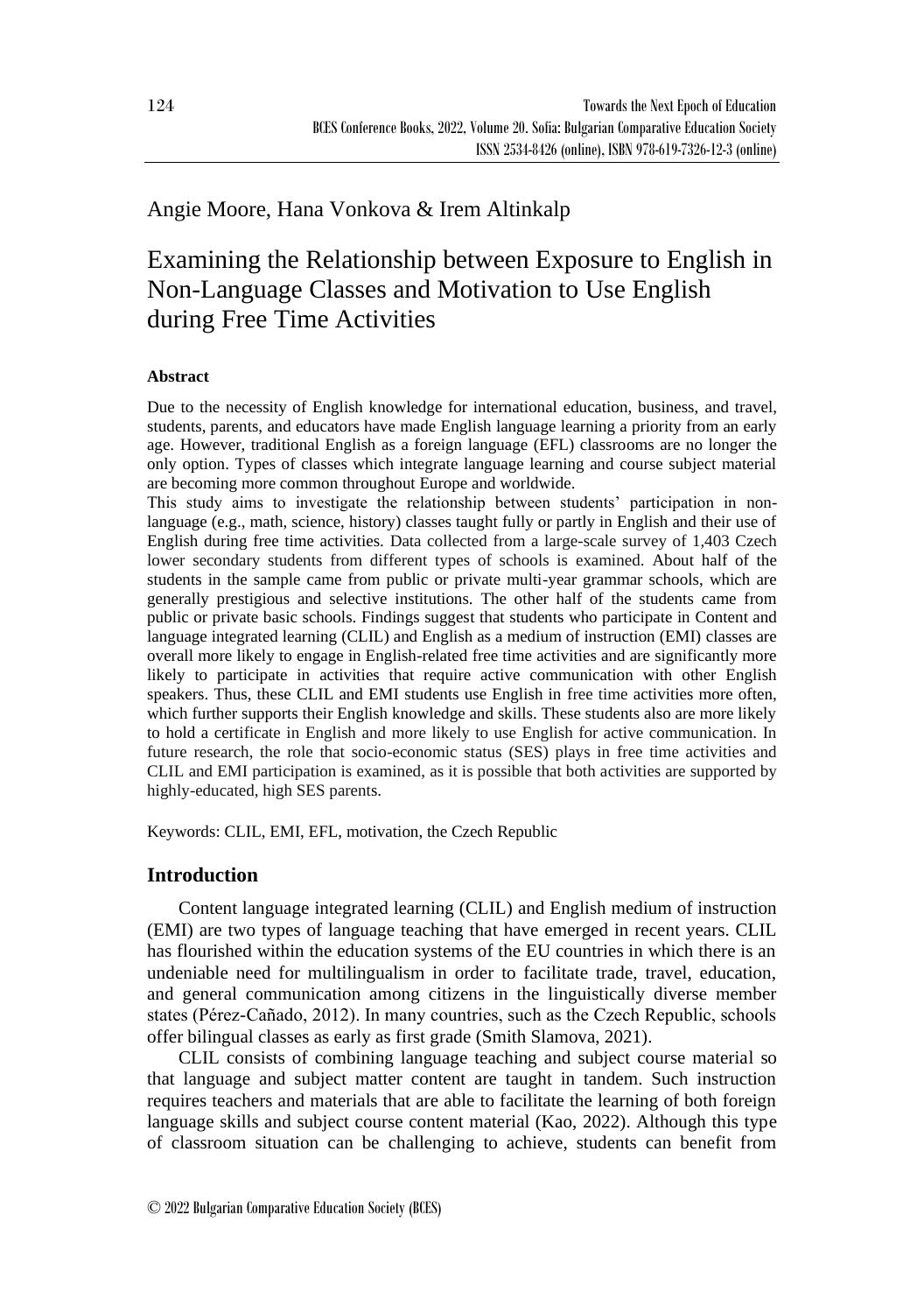language learning in a more natural way than traditional EFL classes (Lasagabaster, 2011).

EMI is another type of language and content teaching that has become popular in universities, although depending on the English proficiency of students, it can be offered at any level of education. This form of instruction consists of presenting the content material in English without a focus on language learning specifically. Thus, students must already have a high level of English language proficiency (Reus, 2020). EMI differs from CLIL in that the language learning aspect is implicit, but because the material is delivered in English, students may learn new vocabulary from context clues or self-study (e.g., looking up unknown vocabulary). However, in CLIL settings, language and course subject matter are taught co-equally with an explicit focus on both types of learning (Reynaert, 2019). Additionally, within CLIL classes, the first language (L1) of students may be used at times to explain a concept (Kao, 2022), however in EMI, all content is delivered in English. EMI is used at many universities around the world that attract, or hope to attract, a variety of international students (Reus, 2020). Using EMI, instructors are able to deliver instruction to students from diverse language backgrounds simultaneously.

Parents and educators are aware of the need for students to learn English, and thus, the need for CLIL and EMI classes, in which English can be learned in a more natural setting (Reynaert, 2019) and potentially prepare students for tertiary education in an international setting, providing a vital learning opportunity. This is also true in the Czech Republic considering that Czech is not a widely spoken language, there is a great need for students to be prepared to communicate using English, not only academically, but in a wide variety of business and social situations.

Outside of school, naturalistic use of English has been found to have an impact on students' overall English learning (Chan, 2012). Students' use of English during their free time generally includes such activities as listening to songs, watching movies, reading books, using social media, playing video games, and chatting with friends and family etc., and as such, activates use of reading, writing, speaking, and listening skills. Research has found that students who use English during their free time activities demonstrate better oral skills and more vocabulary knowledge (Sundqvist, 2009) than their peers. Not only does free time use of English mean that students are being exposed to more versatile and natural uses of English, through movies, songs, social media, etc., it also demonstrates that students are motivated to seek out contact with English by their own directive (Chusanachoti, 2009).

Merikivi and Pietilä (2014) found that sixth grade CLIL learners in Finland had significantly larger average receptive and productive English vocabulary sizes (receptively 4,500 word families, productively 2,300) than their mainstream EFL counterparts (receptively 1,800 word families, productively 800). However, it was also found that CLIL students read more in English during their free time, and consequently, the students who reported reading in English in their free time were found to have the highest vocabulary sizes. These findings suggest that perhaps CLIL settings encourage more free time reading in English, and in turn, free time reading positively influences L2 vocabulary knowledge.

Nguyen and Stracke (2021) found that English learners mostly focused on test based goals and were dependent on their teachers during classroom learning.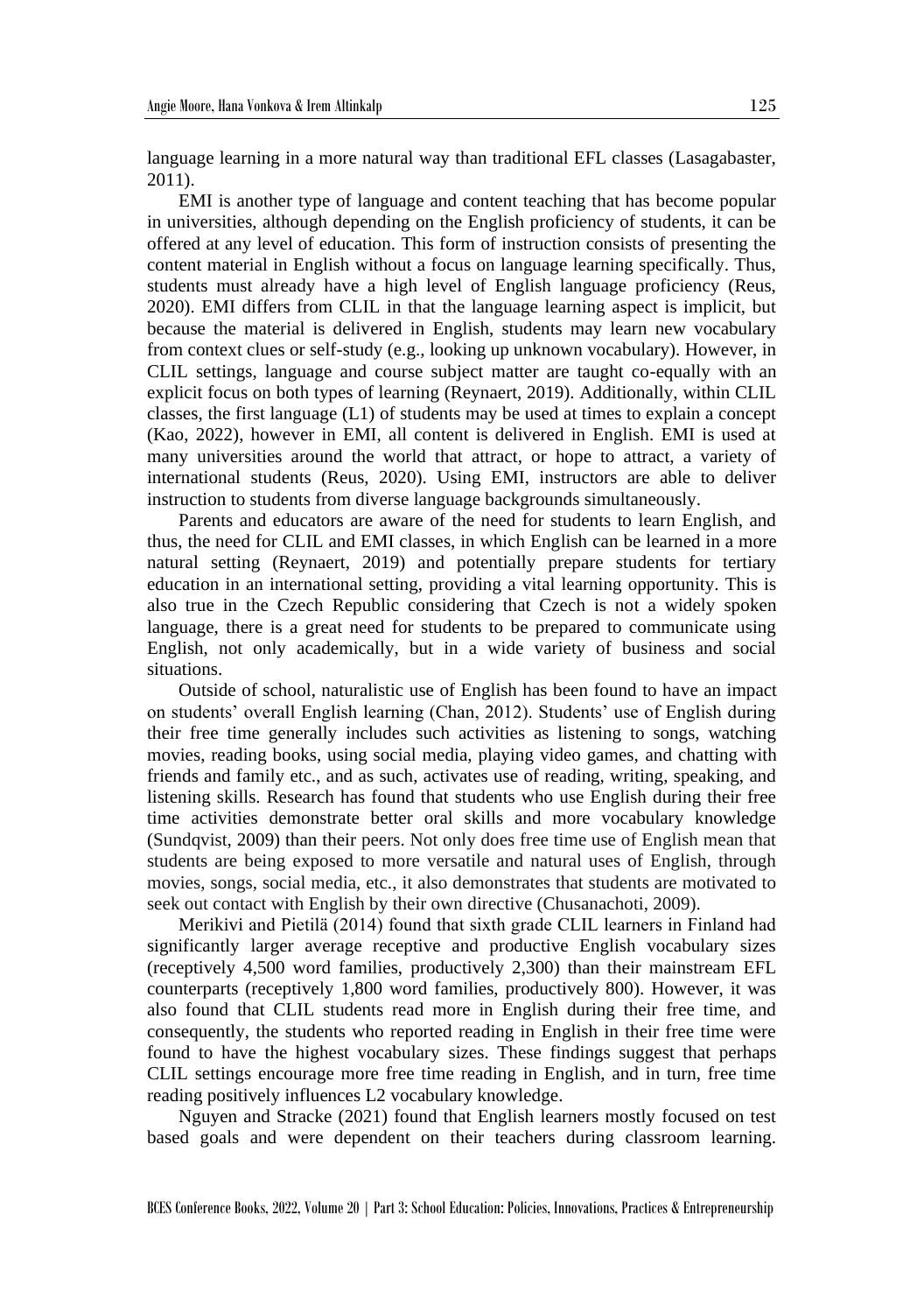However, free time activities using English allowed students full autonomy over their learning and in these types of activities, students focused more on development of their actual English skills, rather than preparation for a test or knowledge assessment. Chan (2012) had similar findings in that out of class English activities helped students internalize and understand the need for English learning and also improved their in-class performance. Both aforementioned studies found that increased language learning autonomy was associated with English-related free time activities. Thus, there is a need for English-related free time activities in order to bolster overall second language (L2) learning and motivation. As Chan (2012) suggested, the wide-spread use of English in popular culture can be harnessed by educators, students, and parents to promote an interest in learning English.

## **Research**

The aim of this paper is to examine the relationship between attending nonlanguage classes that are taught fully or partly in English and participation in English-related free time activities specifically. As such, the research question is as follows:

Is there a relationship between attending non-language classes taught fully or partly in English and students' use of English during free time activities?

#### *Participants and data collection*

Data was collected from 1,403 Czech students at the end of lower secondary education (ISCED 2) students, roughly 14 and 15 years of age. The sample group of students was distributed across the Czech Republic. Samples were taken from schools all in the Czech Republic within the following school types: basic public schools, basic private schools, public multi-year grammar schools, and private multi-year grammar schools. It should be noted that multi-year grammar schools, and private schools are over-represented in the sample when compared to the actual student population in the Czech Republic. Multi-year grammar schools, otherwise known as multi-year gymnasium (in Czech *víceleté gymnázium*), generally have more demanding curricula and require entry tests, as such they tend to attract high achieving students. Private schools of either type require higher amounts of tuition expenses than public schools, thus enrollment in private schools generally indicates a higher socioeconomic status. As such, a large proportion of the students in the sample have some privilege in terms of academics, socio-economic status, and access to language learning.

The students in the sample reported whether they were taught non-language subjects either partly or fully in English. This type of education includes CLIL and EMI classes. Students were specifically instructed not to include English as a foreign language (EFL) classes or English conversation classes when responding, but instead were given options of classes taught fully or partly in English such as mathematics, natural history, and physical education. Although the total sample of the large-scale survey included 1,403 students, out of this sample, 300 (21.4%) students reported that they had participated in such classes in the last year. For the purpose of this paper, we label these students as CLIL or EMI participants.

Engagement in free time activities using English was also measured. We classified free time activities as any activity not required as a part of academic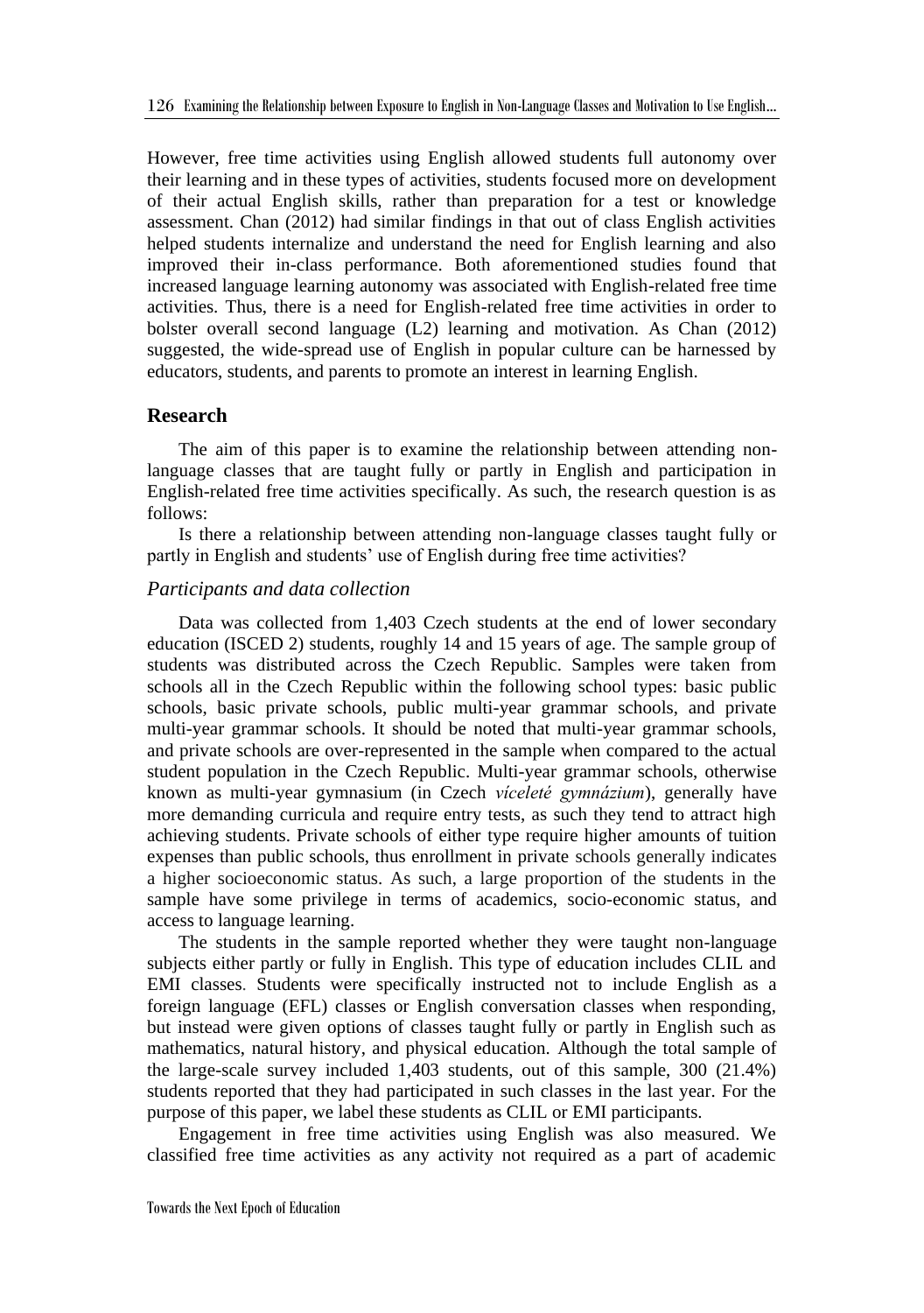coursework. Students were asked about free time activities that they participate in for their own enjoyment, socialization, or personal growth etc. In order to measure this variable, students reported how many hours a week they participated in activities in English during their free time. They were also asked to indicate which type of activity (speaking, reading, writing, or listening) and to specify what the activity consisted of (i.e., reading articles online, speaking in video conferences, watching movies in English without subtitles, etc.).

#### *Analysis*

For the purpose of this conference contribution, the reported free time activities of students who had participated in CLIL or EMI classes (n=300) were compared with students who had not participated in those types of classes  $(n=1,103)$ . We compare the results of the self-reported data from both types of students.

#### **Findings**

Overall, participants reported generally high levels of participation in Englishrelated free time activities. This may be given by the fact that about half of the students in the sample are from multi-year grammar schools. Also about one third of the sample consists of students from private schools. Private schools typically put a large emphasis on educational elements, many of which in the Czech Republic focus specifically on language education.

On average for the entire sample, CLIL and EMI students reported using English more in all free time activities except listening to music. Over 95% of both types of students reported listening to music in English in their free time. However, this is not surprising considering music in English is wide-spread in the Czech Republic, with many radio stations only playing music from English speaking countries.

The biggest difference in reported free time activities was the percentage of students who speak English face-to-face. A rather large percentage (70.3%) of CLIL and EMI students reported speaking English in person for at least one hour per week, while only 50.2% of non-CLIL/EMI students reported the same. The percentage of students who use English in phone or video calls was also notable, with 64.7% of CLIL and EMI students reporting that they participate in this activity, whilst the percentage of non-CLIL/EMI students was 43.3% for this activity.

Data was also collected regarding English certificates and it was found that 43% of CLIL/EMI students held certificates in English, while only 11% of non-CLIL/EMI students had received some type of English certification. Thus, a sizable percentage of these students from CLIL and EMI classes have also undergone tests or some other type of certification process, in order to demonstrate their English proficiency levels, especially when compared with their non-CLIL/EMI counterparts.

#### **Conclusion**

Students who use English in free time activities have been found to be more motivated to learn English overall and have shown improvement in their in-class performance (Chan, 2012). The results of the study showed that a higher percentage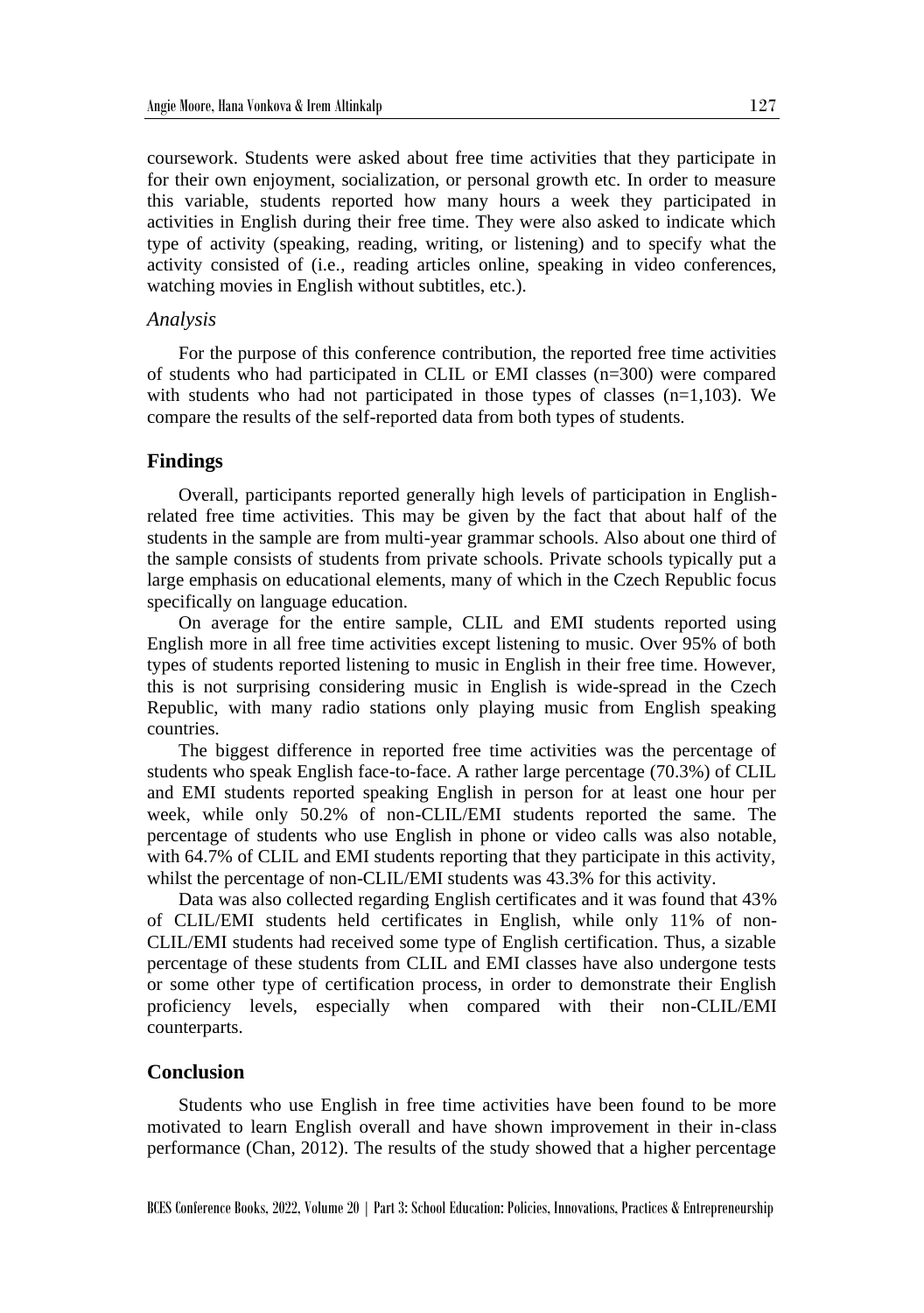of CLIL and EMI students reported participating in English-related free time activities than their non-CLIL/EMI counterparts, and the activities with the most significant differences were those that required active participation with other English speakers such as phone/video calls and speaking face-to-face. Thus, it could be that CLIL and EMI students perhaps have more access to other English speakers due to socio-economic reasons (parents with higher education, travel opportunities, etc.). Previous research has found that Czech students at the primary education level from both public and private schools who were enrolled in CLIL English classes generally had more well-educated parents and higher academic aspirations despite school type (Smith Slamova, 2021).

Additionally, motivation to use English outside of school may also be affected by CLIL/EMI participation. Previous research has shown higher levels of L2 motivation among CLIL students when compared with EFL students (Lasagabaster, 2011; Doiz, Lasagabaster & Sierra, 2014). The findings from this contribution suggest that CLIL and EMI students are more motivated to seek out English-related activities during their free time, whether for self-improvement or simply the purpose of enjoyment. The fact that CLIL and EMI classes integrate language learning into other fields of knowledge can instill an understanding of the importance of foreign language knowledge for life and learning and not only for the purposes of passing a test (Chan, 2012). Additionally, Simons et al. (2019) found that students in Belgium who were enrolled in CLIL courses experienced increased self-confidence in their language skills, and were more likely to use the target language for active communication. In this way, these types of classes can motivate students to continue to learn in ways that are personally meaningful to them outside of school.

Regarding language anxiety, CLIL and EMI students could perhaps experience less English speaking and listening anxiety outside of the classroom due to the nature of their in-class language learning. However, Doiz, Lasagabaster and Sierra (2014) found that 12-13 year old students in CLIL classrooms initially experienced more language learning classroom anxiety than traditional EFL students, but this anxiety decreased with long-term exposure to CLIL. It is also reported that the findings of initially higher anxiety levels could also be attributed to the challenge of the content subject matter rather than being L2 specific. Simons et al. (2019) also found that students in CLIL courses initially experienced more foreign language anxiety, but that with time, the anxiety drastically decreased, especially anxiety about making errors in the L2. This study also found that parents of CLIL students reported that after CLIL exposure, their children were more likely to communicate in the L2 outside of class, for example, at home or while traveling abroad.

Findings from this research suggest that students who have attended nonlanguage classes taught fully or partly in English are more likely to use English during their free time activities, which further supports the development of their English skills. These students are also more likely to hold a certificate in English and more likely to use English for active communication with other English speakers outside of school.

Recommendations for further research include studies on L2 anxiety levels outside of the classroom among traditional EFL students and CLIL/ EMI students, as well as research that examines the relationship between English-related free time activities and L2 motivation and achievement in the classroom.